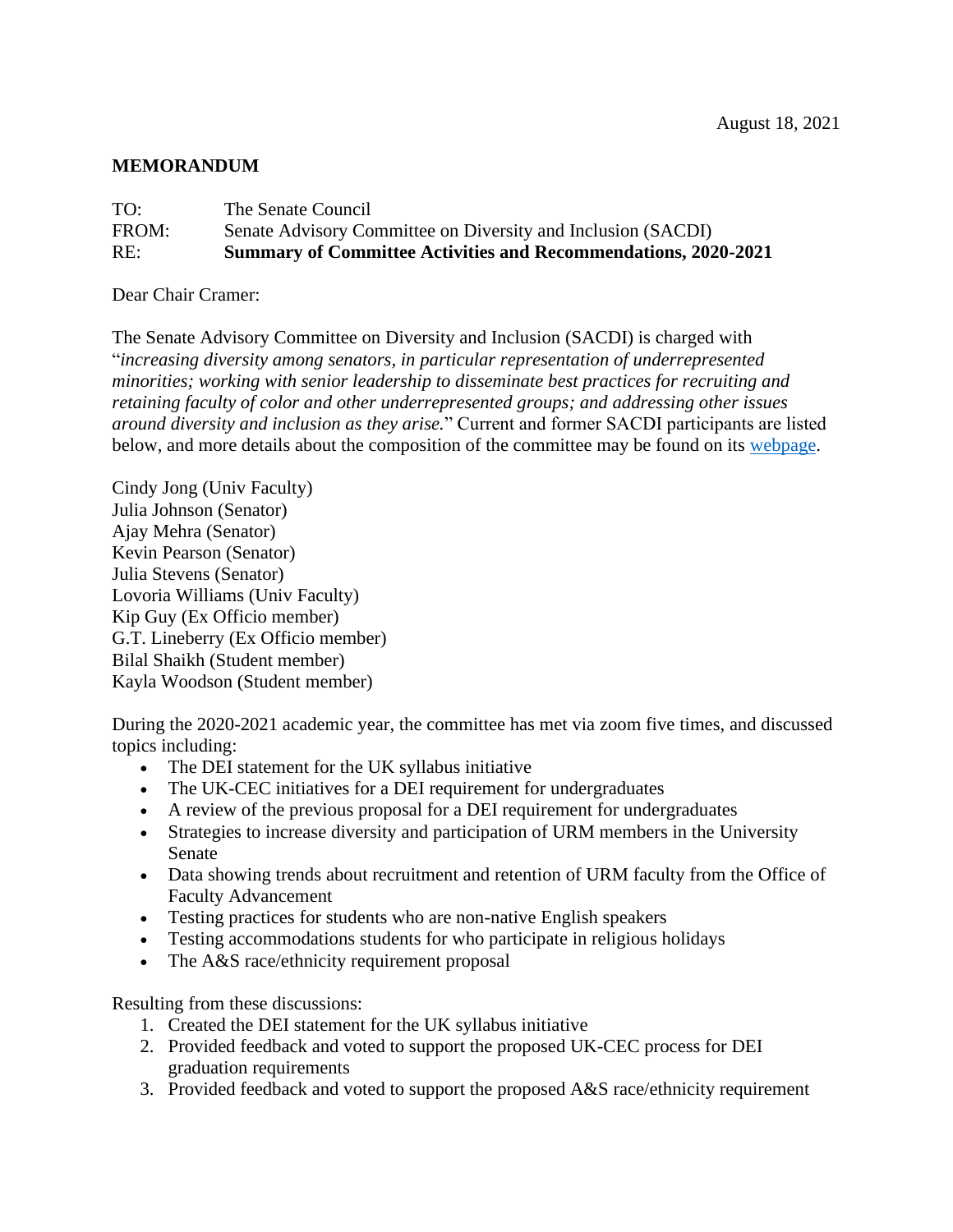- 4. Encouraged testing accommodations for Muslim students who participate in Ramadan by crafting to text to share via the Senate Council Newsletter
- 5. Communicated with Dr. Sue Roberts at the International Office about testing practices for non-native English speakers and will craft suggested language for syllabi
- 6. Suggested strategies to increase diversity and participation in the University Senate
- 7. Suggested strategies to increase retention rates among URM faculty

As the result of the above we have several recommendations currently drafted, and would be happy to presentation them to the Senate Council:

- 1. We propose that language be added to the syllabus to encourage and support Testing Accommodations for Non-Native English Speakers. "For students who are non-native English speakers who can benefit from testing accommodations, please see the instructor as soon as possible during scheduled office hours. To receive testing accommodations in a course, please discuss potential strategies that might support your academic achievements. Some examples might be extended time on exams, copies of course notes/slides, access to a dictionary, and/or additional information about exam format or expectations. Instructors should also be mindful that non-native English speakers might not have an international status or have been required to complete the TOEFL."
- 2. One of the main charges of our committee is to increase diversity among senators, which we agree is important. In addition, we believe that increasing the active participation of members of diverse and underrepresented groups is vital to shift the culture of the UK senate. Below are varying questions, considerations, and recommendations.
	- a. Questions to consider: What are the processes colleges have in nominating and voting for senators? What incentives are provided beyond a small % on the DOE? Should there be a limit on the consecutives terms a senator can serve to encourage participation from faculty who have not served? In regard to participation, what can we learn from the use of technology during COVID that might encourage other voices to be heard?
	- b. There should also be special consideration to the amount of time it often takes to serve as a senator and university committees that can take away from time for scholarship, which relates to promotion. Women of color in particular are asked to serve on many committees and can be overburdened. Thus, we believe appropriate incentives are needed to offset the taxing time commitment. And ultimately, retainment of URM faculty.
- 3. Upon review of data from the Office for Faculty Advancement, it was clear that retention and promotion of faculty of color and women of color in particular are persistent challenges at UK. Thus, we raise additional questions and recommendations to increase the likelihood of retaining and promoting faculty who are underrepresented minorities.
	- a. Questions to consider: Do all colleges have robust mentoring programs for new faculty? What are the reasons faculty have left UK that can be improved? Do we know anything about the interactions faculty of color are having with students that might relate to their lack of retention or promotion? If affinity groups are active, can more resources be dedicated to increase participation and a sense of belonging?
	- b. In addition to the DUS, DGS, Chairs, and Deans, data on AD positions should be examined as they can often play critical roles in colleges. How are faculty of color